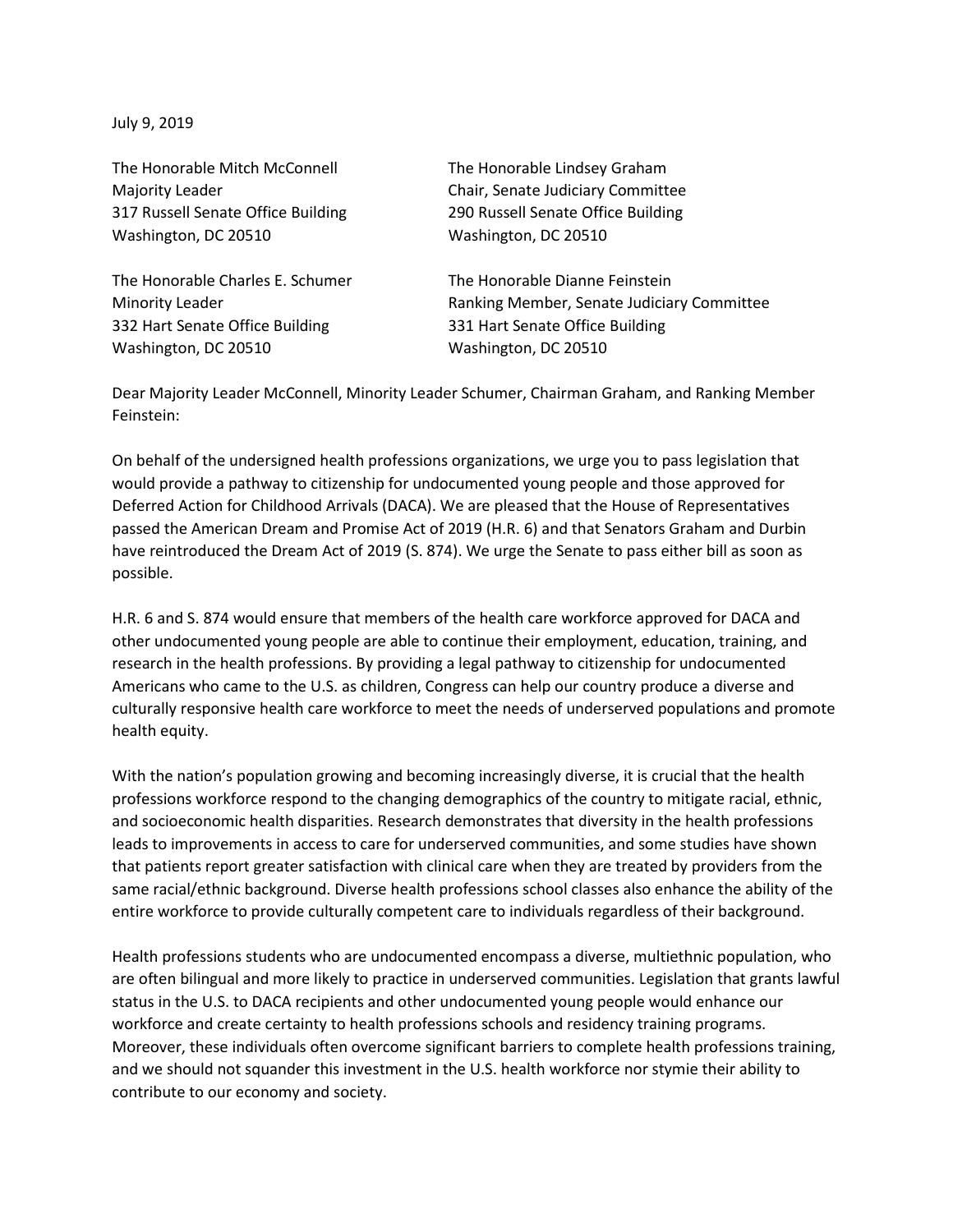Our organizations are dedicated to promoting a culturally competent, diverse, and prepared health and biomedical workforce that leads to improved care and health equity. A permanent legislative remedy to provide a pathway to citizenship for undocumented young people would help us achieve this goal. As such, we strongly urge you to pass S. 874 or H.R. 6 as soon as possible.

Sincerely,

Alliance for Academic Internal Medicine American Academy of Family Physicians American Academy of Hospice and Palliative Medicine American Academy of Neurology American Academy of Pediatrics American Association for Anatomy American Association for Dental Research American Association of Child and Adolescent Psychiatry American Association of Colleges of Nursing American Association of Colleges of Pharmacy American Association of Directors of Psychiatric Residency Training American College of Academic Addiction Medicine American College of Obstetricians and Gynecologists American College of Physicians American College of Preventive Medicine American Dental Education Association American Geriatrics Society American Medical Association American Medical Student Association American Neurological Association American Nurses Association American Organization for Nursing Leadership American Psychological Association American Public Health Association American Student Dental Association Asian Pacific American Medical Student Association Association for Prevention Teaching and Research Association of Academic Health Sciences Libraries Association of Air Medical Services Association of American Indian Physicians Association of American Medical Colleges Association of American Veterinary Medical Colleges Association of Anatomy Cell Biology Neurobiology Chairs Association of Bioethics Program Directors Association of Departments of Family Medicine Association of Family Medicine Residency Directors